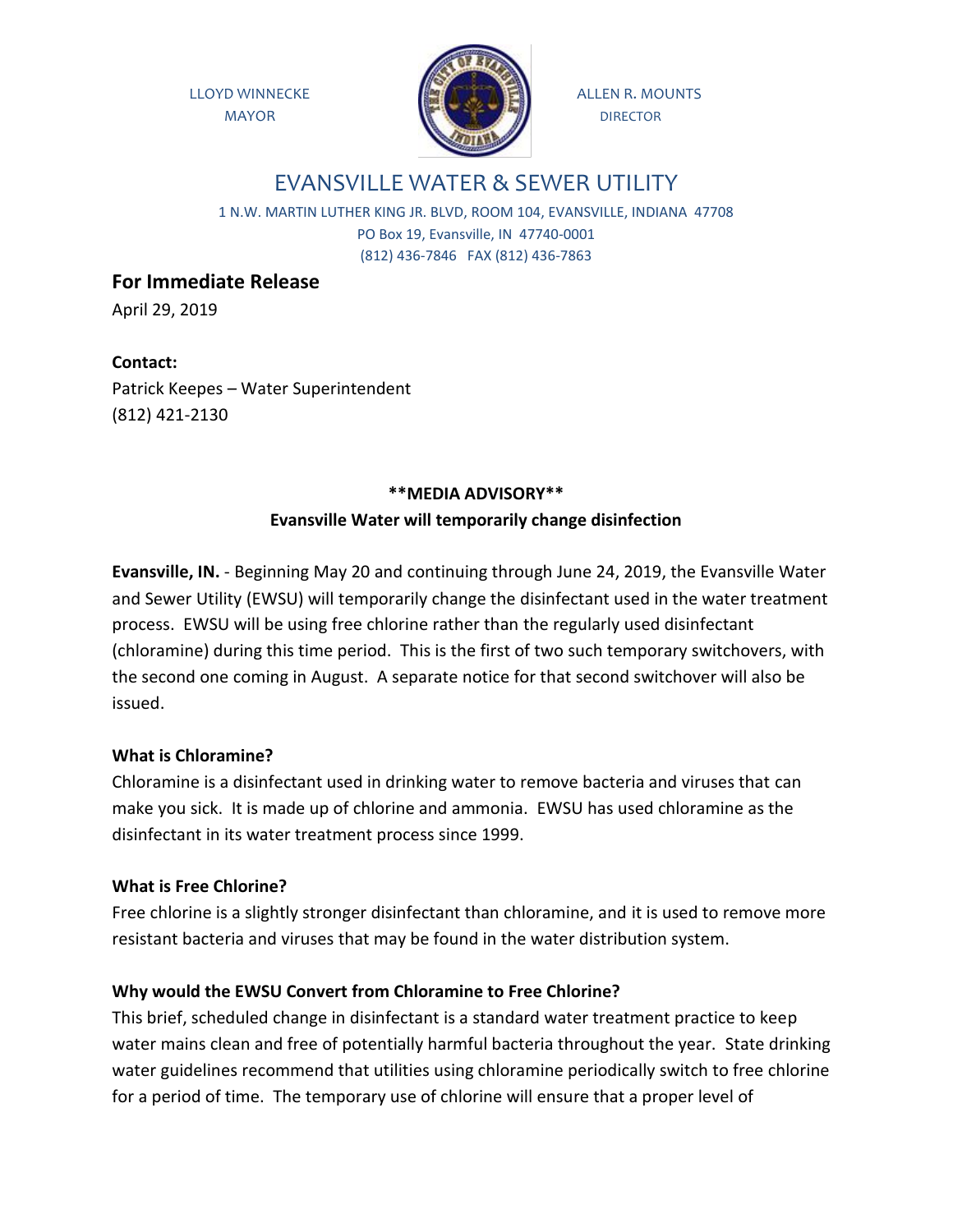disinfectant is maintained throughout the network of water mains and pipes that deliver your drinking water.

Free chlorine is a more aggressive disinfectant than chloramine, and this temporary change in the water treatment process denies bacteria the ability to form resistance to the usual disinfection treatment process. Switching to free chlorine is a proactive step to ensure that we maintain optimal levels of disinfectant in the water distribution system.

As always, the drinking water will be regularly monitored to ensure that the water delivered meets, or is better than, federal Safe Drinking Water Act standards.

## **Why Does EWSU Use Chloramine Most of the Year?**

While chlorine is an effective disinfectant, using chlorine alone creates byproducts that are regulated by the U.S. Environmental Protection Agency. These by-product levels can be significantly and cost-effectively reduced through the use of chloramine. Also, chloramine has less odor (compared to chlorine), and remains in the distribution system longer to more effectively prevent bacterial growth. As such, chloramine is a better long-term choice as a regular disinfectant.

#### **Will I Notice a Difference in My Water?**

During this time period, some customers may notice a slight change in the taste or odor of their tap water. Free chlorine may have more of a chemical odor, slightly like that of swimming pool water. Each individual customer has his or her own sensitivity level to the taste and/or odor of free chlorine. Many detect no change at all. The mild chlorine taste and odor is normal and poses no health risk.

## **Are Free Chlorine and Chloraminated Water Safe?**

Yes, both form chlorine and chloramine are effective and safe for people and animals for drinking, cooking and bathing, as well as watering the garden and all other common uses. However, precautions should be taken to remove or neutralize chloramine and free chlorine during the kidney dialysis process, in the preparation of water for fish tanks and ponds, and for businesses requiring highly processed water. A de-chlorination procedure optimized for chloramine removal will work equally well with free chlorine.

People and businesses that normally take special precautions to remove chloramine from tap water (such as dialysis centers, medical facilities and aquatic pet owners) should continue to take the same precautions during the temporary switch from chloramine to free chlorine.

Most customers will not need to take any precautions as the water remains safe to drink and is treated according to both state and federal standards.